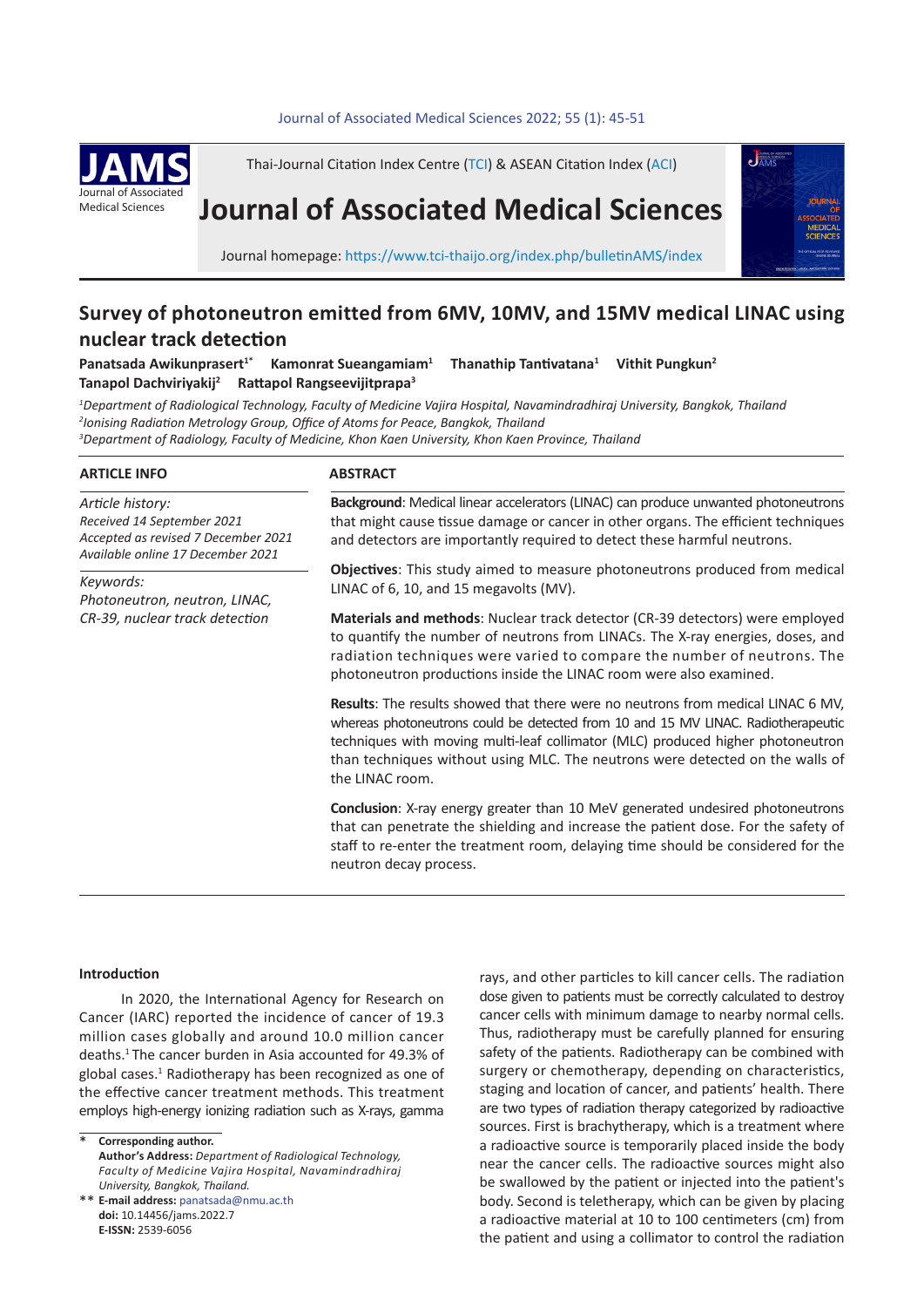beam to the desired direction. Cobalt-60 machines and medical linear accelerators (LINAC) that generate photon beams with high energy ranging from 1 to 25 mega electron volts (MeV) are currently used for the teletherapy.<sup>2</sup> Recently, medical LINACs have been substituting for cobalt-60 machines because they do not require radioactive sources, more secure and easy for waste management. Consequently, LINACs are more practical to use. Integrating computer systems to control collimator leaf position according to the tumor shape helps alleviate radiation damage on cells surrounding the tumor and enhance the treatment efficacy to eradicate tumors by the high-energy photons. However, a photon beam with energy more than 10 MeV can interact with high atomic number materials, such as tungsten and lead. These elements are commonly used as components of the target and collimation system in LINAC's treatment head. As a result, high-energy neutron particles have been undesirably produced and they potentially pass through the protection device to the patient. Thus, the radiation dose to the patient is increased.<sup>3</sup> Similarly, the high-energy neutrons contaminating the radiotherapeutic room and its wall can have an impact on operators.<sup>4</sup> Hence, neutron protection needs to be considered while designing room structure. Besides, care should be taken of photon-induced radioactive material as it can capture neutron and produce undesirable high energy photons.<sup>5</sup>

Medical LINAC can produce photoneutrons that are generated by the interaction between high-energy X-rays and high atomic number substances such as tungsten and lead. The threshold energy of X-rays and lead interaction in producing photoneutrons is 7.4 MeV.<sup>6</sup> Neutron particles have no electric charge and can move deeper through medium. It can directly interact with nuclei of the medium, then transfers most of its energy to nuclei of an element that has a similar mass to the neutron. The human body contains abundant hydrogen that has comparable mass with neutrons. Neutrons interact with human tissues and transfer the energy to hydrogen nuclei. This effect potentially causes genetic deterioration leading to cancer.

Apart from being one of the most effective cancer treatments, LINAC itself produces unwanted photoneutrons that might cause tissue damage or cancer in other organs. Therefore, the efficient techniques and detectors are importantly required to detect these harmful neutrons. Nuclear track detector has been used for measuring radiation dose and energy of photoneutrons from LINAC.<sup>3, 7, 8</sup> CR-39 plastic nuclear track detector (CR-39 PNTD) is Polyallyldiglycol Carbonate  $(C_{12}H_{18}O_7)$  polymer. The material contains hydrogen and oxygen atoms, similar to human tissue. This property allows the study of interaction of neutrons and tissue. Neutron energy with the range of 1-20 MeV can be indirectly measured by the interaction of neutron and hydrogen atoms of CR-39. The size of the CR-39 detector is small and requires no electricity, so it is easy to place on patient's skin. It is sensitive to charged particles, but it does not respond to any photon.

This study aimed to examine the number of neutrons produced by 6, 10, and 15 MV LINAC and measure neutrons in the radiotherapy room using the CR-39 radiation detector.

#### **Materials and methods**

Two medical LINACs; 6 and 10 MV (LINAC#1) and 10 and 15 MV (LINAC#2) were used in this study. CR-39 PNTD is composed of boron nitride (BN) and polyethylene sheet (TASTRAK™ PADC, Track Analysis Systems Ltd (TASL), Bristol, UK). The former allows neutron-alpha (n,  $α$ ) interaction for measuring neutron energy less than 1 MeV. The latter interacts with neutron energy of 1-10 MeV (or called fast neutron) via elastic scattering producing protons.

Etching process started with immersing the CR-39 plastic detector into NaOH aqueous solution of 6.25% concentration at 70  $^{\circ}$ C in a water bath. After 15 hours, CR-39 were rinsed in distilled water and dried at room temperature. The nuclear tracks were magnified and visualized under 100x-400x microscope as dark circles (Figure 1). The etched CR-39 detectors were manually counted under optical microscope with 400x to obtain the number of nuclear tracks.



*Figure 1. Nuclear tracks on CR-39 detectors.*

#### **Calculation of neutron equivalent dose**

The dose conversion graph and equation for the calculation of neutron equivalent dose were provide by the secondary standards dosimetry laboratory (SSDL), the office of atomic for peace (OAP). CR-39 detectors were irradiated with (<sup>241</sup>AmBe neutron source) neutrons equivalent dose of 0.5, 1, 5 and 10 mSv. These neutrons equivalent doses were traceable to Primary Standard Dosimetry

Laboratory at Korea Research Institute of Standard and Science (KRISS). After etching process, the nuclear tracks were automatically counted. The relationship between the number of tracks and radiation equivalent dose were plotted (Figure 2) and the neutron equivalent dose was calculated from equation (1) as follows:

y = 0.0199x + 0.7862 … (1)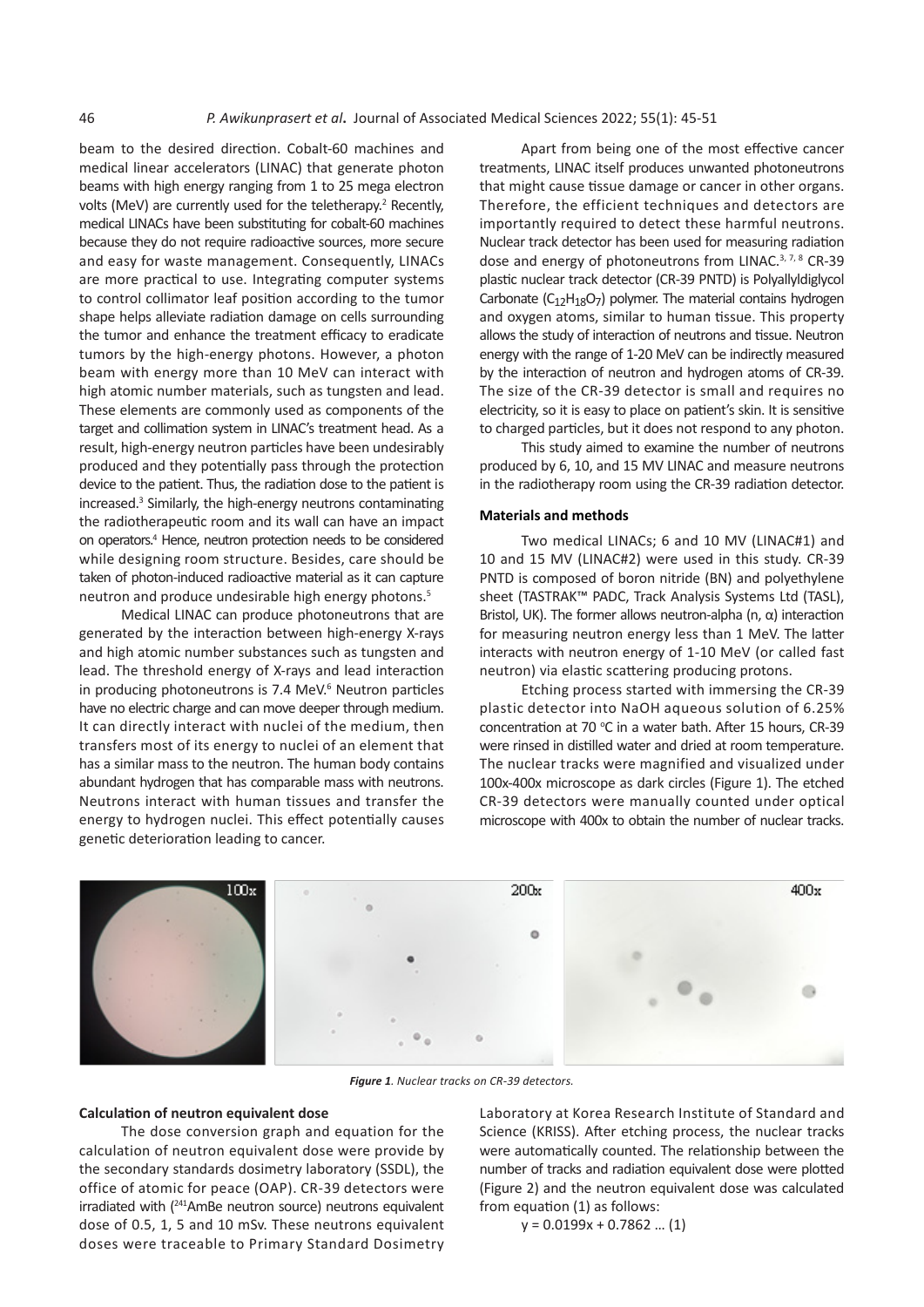

*Figure 2. Dose conversion graph and equation for the calculation of neutron equivalent dose.* Figure 2: Dose conversion graph and equation for the calculation of neutron equivalent dose

### **Measurement of neutron using phantom**

The amount of neutron equivalent dose produced by two different LINACs with different energies were compared. LINAC#1 produced X-ray beams from accelerating electrons with 6 and 10 MV and LINAC#2 with 10 and 15 MV. The radiation dose of 200 cGy and 990 cGy were set to the phantom, while another two were inserted betwee irradiated CR-39 detectors. This study also compared the number of neutron equivalent dose from different irradiation Whereas LINAC#2 has a higher energy range of 1<br>techniques, which were intensity-modulated arc therapy of therapy are different intensity model therapy was increa techniques, which were intensity-modulated radiation therapy econfigues, when were intensity modulated radiation dietapy and 1900. The phantom difference (IMRT), 3-dimensional two of 5-cm PMMA sheets under radiotherapy (3D-RT), and 2-dimensional radiotherapy (2D-RT). ted CR-39 detectors. This study also compared the phantom, and another two were underneath (Figure 3A).

The irradiation conditions for LINAC#1 were to compare the potential difference of 6MV and 10MV, assigning a dose of 200 cGy and 990 cGy (calibrated at 1 Monitor unit = 1 cGy), using two radiation techniques; 3-Dimensional radiotherapy (3D) and Intensity-modulated radiation therapy

(IMRT). Two of 5-centimeter polymethylmethacrylate (PMMA) phantoms were placed on the LINAC's table at 100 cm source-to-surface distance (SSD) with  $15 \text{ cm}^2$  field size. Six AC#1 produced X-ray beams from accelerating of CR-39 detectors were used to measure neutron particles. ons with 6 and 10 MV and LINAC#2 with 10 and 15 MV. Two of CR-39 detectors were placed isocenter at the top of the phantom, while another two were inserted between the

Whereas LINAC#2 has a higher energy range of 10MV and 15MV. The phantom thickness was increased by adding two of 5-cm PMMA sheets under the Anthropomorphic D-RT), and 2-dimensional radiotherapy (2D-RT). pelvic phantom. The total thickness became 32 cm mimicking a The irradiation conditions for LINAC#1 were to compare large patient. Two CR-39 detectors were placed at isocenter otential difference of 6MV and 10MV, assigning a con top of the phantom, and another two were underneath of 200 cGy and 990 cGy (calibrated at 1 Monitor (Figure 3B). The radiation dose was 200 cGy using 2-Dimensional 1 cGy), using two radiation techniques; 3-Dimensional radiotherapy (2D) technique and volumetric modulated arc<br>source: (3D) and literarity madulated rediction therapy: therapy: (30,447) technique therapy (VMAT) technique.



(A) Medical LINAC 6MV and 10MV



*Figure 3. CR-39 detectors were placed on phantom to measure neutrons from the two LINACs.* (B) Medical LINAC 10MV and 15MV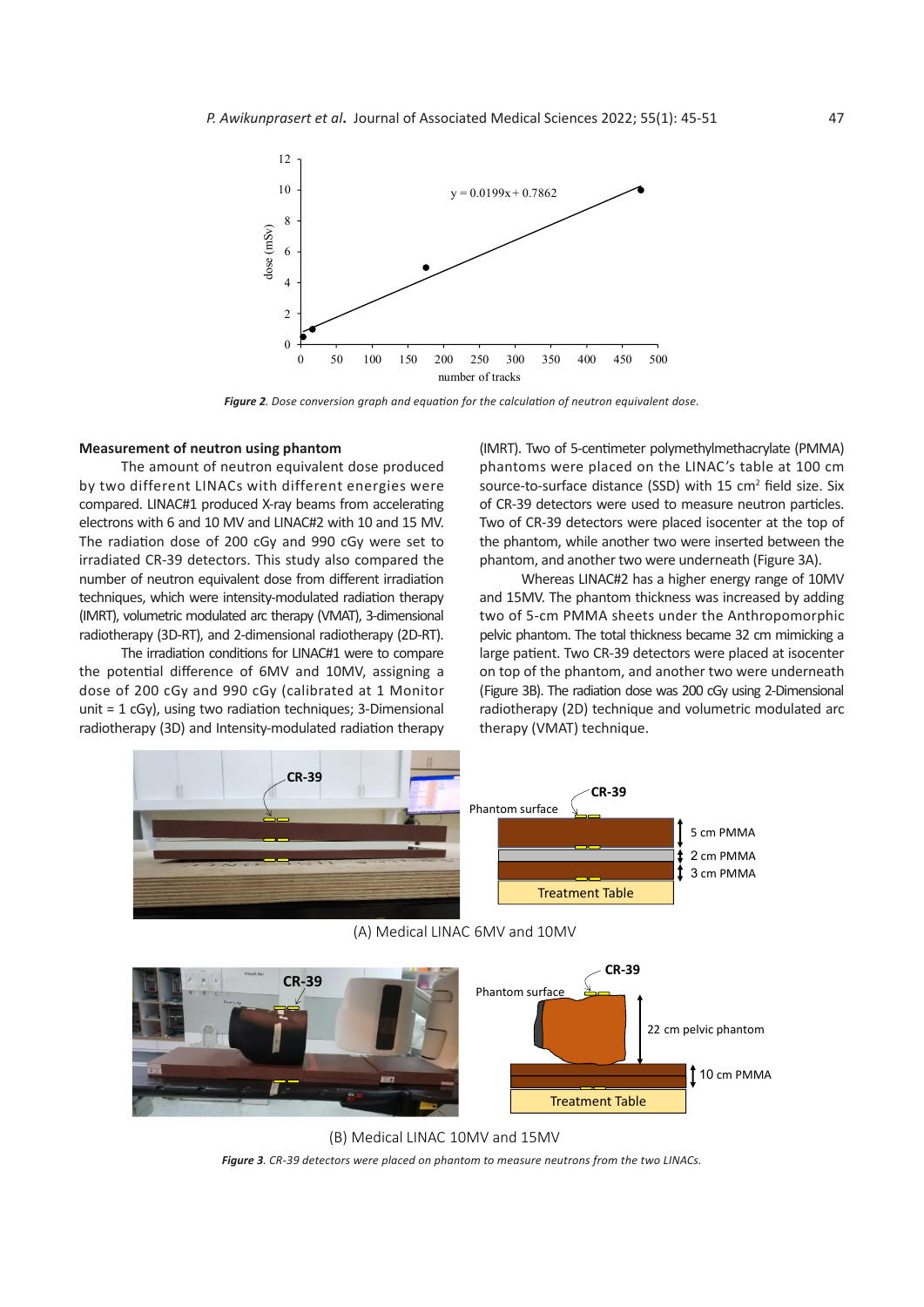#### **Measurement of neutron around the LINAC room**

Background radiation was measured by keeping the two CR-39 detectors in a non-radiation environment area. Then the number of radiation nuclear tracks from the background will be subtracted from the experiments.

CR-39 detectors were placed inside and outside both LINAC rooms. Two detectors were used to survey and measure neutrons at each position. In LINAC#1 (6MV and 10MV) room, CR-39 detectors were placed on the wall of three locations 1) the junction between LINAC vault and maze, 2) the maze way, and 3) the entrance door inside the LINAC room (Figure 4A). In LINAC#2 (10MV and 15MV) room, CR-39 detectors were placed on the wall of six locations 1) the bunker inside LINAC vault and maze, 2) the bunker between LINAC vault and maze, 3) the maze way, 4) 6 the entrance door inside the LINAC room, 5) the entrance door outside the LINAC room, and 6) the operation room (Figure 4B).



*Figure 4. CR-39 detectors located in both LINAC's room to survey neutron particles.*

Neutron particles produced from medical LINACs **Results**

Table 1 shows the number of neutrons produced when varying energies, radiation doses, and radiation techniques. For 6 MV LINAC#1, the number of nuclear eproduced more radiation tracks than 2D techniques wit tracks is similar to that of the background radiation, implying that no neutron particles from the 6MV acceleration were that no neution particles norm the owly acceleration were the radiss than those at the top.<br>found. Increasing the radiation dose and changing the **Radiotherapeutic parameters are generally** used radiation techniques did not enhance the number of tracks. However, when increasing the acceleration potential to 10 MV, the number of tracks was higher than background radiation. The results also showed that the number of nuclear tracks increased with the radiation doses. The center of phantom increased with the radiation doses. The center or phantom<br>presented a higher number of tracks than those at the top and bottom. The IMRT technique, using a multileaf collimator the extern the more radiation tracks than 3D techniques and tracks. The more more produced more radiation tracks than 3D techniques and tracks. The variable 2). without MLC.

**Results** For 10 and 15 MV LINAC#2, it was found that both energy levels generated the number of neutron tracks. The higher the energy was used; the more tracks were g energies, radiation doses, and radiation produced. The VMAT technique, using a multileaf collimator, produced more radiation tracks than 2D techniques without s is similar to that of the background radiation, implying MLC. The bottom of phantom presented a higher number of tracks than those at the top.

Radiotherapeutic parameters are generally used at 6, the increasing the continuum acceleration increasing the acceleration potential potential potential to generation the acceleration to the acceleration potential to 10, or 15 MV depending on patient thickness with a dose ever, when increasing the acceleration potential to 10 MV, of 200 MU. The mean neutron radiation doses were umber of tracks was higher than background radiation. <br>
calculated using equation (1). The results revealed that the results also showed that the number of nuclear tracks and adiation dose that used 6 MV LINAC was about 0.8 mSv. The use of 10 MV LINAC associated with MLC yielded a radiation dose range of 1.4 - 4.6 mSv. The highest neutron meter in the matter of them of the the commutation and the number of 11.1 The number of methods in the number of neutron in the number of the number of neutron in the number of neutron has not the number of neutron in the VMAT (Table 2).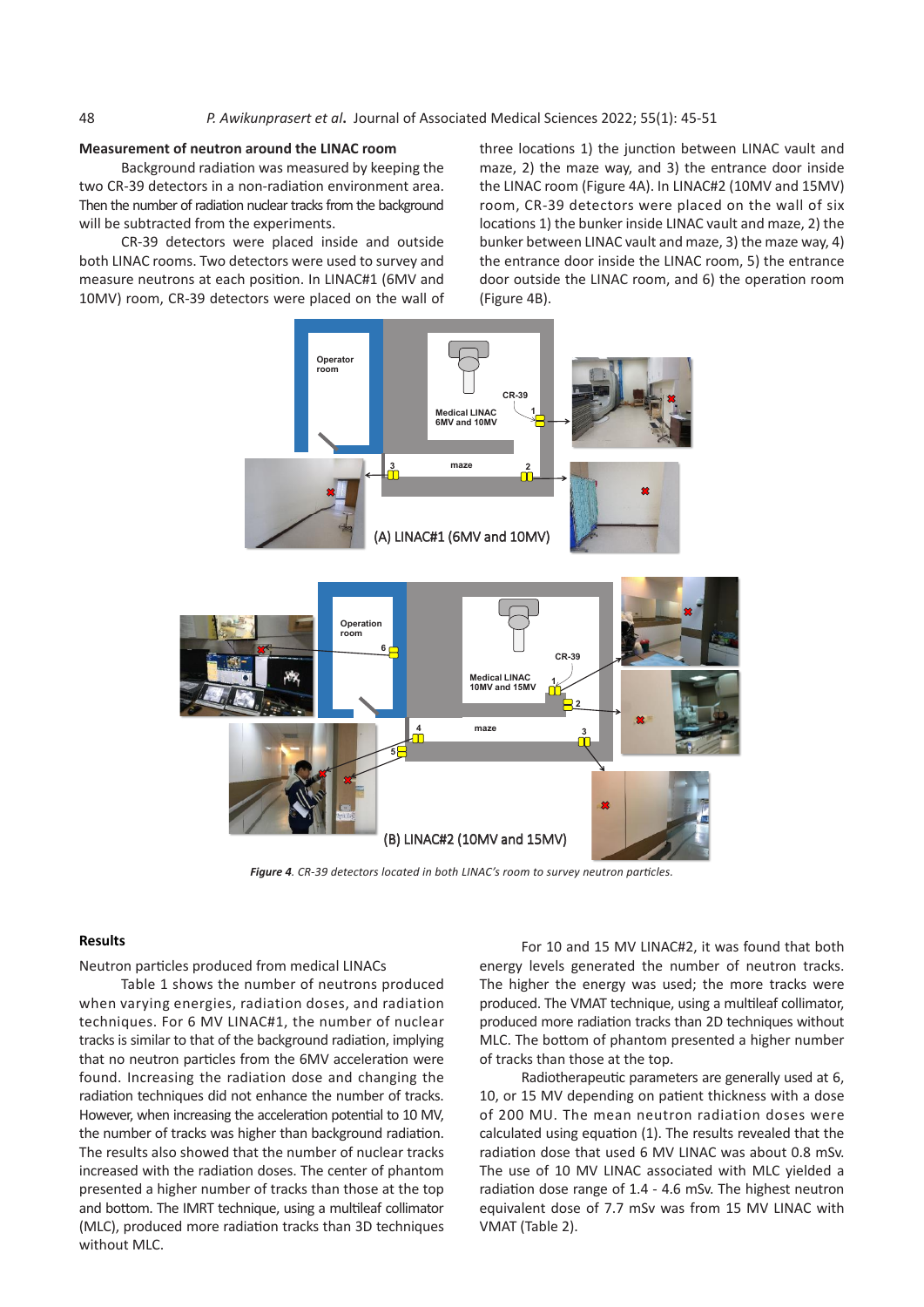#### **Neutron around the radiotherapy room**

The survey results found neutron particles in the interior of 10 MV, 900 MU LINAC room. The highest radiation dose was 1.2 mSv at the junction between LINAC vault and maze. The farther the accelerator, the lesser number of nuclear tracks produced. At the door, the amount of neutron radiation was similar to the amount of natural background radiation.

The survey results inside LINAC rooms showed that the location near the accelerator had the highest number

**Table 1** Number of nuclear tracks produced from neutron particles.

of tracks. The calculation of radiation dose inside 10 MV, 200 MU LINAC room was 1.2 mSv. Increasing the voltage to 15 MV, 200 MU, the radiation dose inside the LINAC room was increased to 8.3 mSv. The CR-39 detectors, that were placed at the front door outside the irradiated room, can detect the nuclear tracks and the calculated dose was 1.3 mSv. Nuclear tracks on the detectors placed at the junction point between the control room and the LINAC room were also found. (Table 3)

| No.     | <b>Parameters</b> |             | <b>200MU</b> |        |        | 990MU |        |        |
|---------|-------------------|-------------|--------------|--------|--------|-------|--------|--------|
|         |                   |             | top          | middle | bottom | top   | middle | bottom |
| LINAC#1 | 6MV               | 3D          | 2            | T      | 2      | 0     | 0      | 0      |
|         |                   | <b>IMRT</b> | 6            | 0      | 1      | 8     | 5      | 1      |
|         | 10MV              | 3D          | 27           | 129    | 72     | 168   | 379    | 324    |
|         |                   | <b>IMRT</b> | 47           | 193    | 176    | 330   | 666    | 610    |
| LINAC#2 | 10MV              | 2D          | 21           | n/a    | 32     | n/a   | n/a    | n/a    |
|         |                   | <b>VMAT</b> | 31           | n/a    | 56     | n/a   | n/a    | n/a    |
|         | 15MV              | 2D          | 37           | n/a    | 78     | n/a   | n/a    | n/a    |
|         |                   | <b>VMAT</b> | 327          | n/a    | 348    | n/a   | n/a    | n/a    |

*n/a: not available*

#### **Table 2** Neutron equivalent dose in mSv.

| No.     | <b>Parameters</b> |             | <b>200MU</b> |        |        |  |
|---------|-------------------|-------------|--------------|--------|--------|--|
|         |                   |             | top          | middle | bottom |  |
| LINAC#1 | 6MV               | 3D          | 0.8          | 0.8    | 0.8    |  |
|         |                   | <b>IMRT</b> | 0.9          | 0.8    | 0.8    |  |
|         | 10MV              | 3D          | 1.3          | 3.3    | 2.2    |  |
|         |                   | <b>IMRT</b> | 1.7          | 4.6    | 4.3    |  |
| LINAC#2 | 10MV              | 2D          | 1.2          | n/a    | 1.4    |  |
|         |                   | <b>VMAT</b> | 1.4          | n/a    | 1.9    |  |
|         | 15MV              | 2D          | 1.5          | n/a    | 2.3    |  |
|         |                   | <b>VMAT</b> | 7.3          | n/a    | 7.7    |  |

*n/a: not available*

**Table 3** Number of nuclear tracks and the number in parenthesis is neutron equivalent dose in mSv.

|              |            | <b>Location</b> |       |       |       |       |       |
|--------------|------------|-----------------|-------|-------|-------|-------|-------|
|              |            | #1              | #2    | #3    | #4    | #5    | #6    |
| LINAC#1      | 10MV 900MU | 22              |       | 0     | n/a   | n/a   | n/a   |
| (6MV,10MV)   |            | (1.2)           | (0.8) | (0.7) | n/a   | n/a   | n/a   |
| LINAC#2      | 10MV 200MU | 20              | 21    | 4     | 0     | 6     | 3     |
| (10MV, 15MV) |            | (1.2)           | (1.2) | (0.9) | (0.8) | (0.9) | (0.8) |
|              | 15MV 200MU | 376             | 278   | 117   | 38    | 24    | 22    |
|              |            | (8.3)           | (6.3) | (3.1) | (1.5) | (1.3) | (1.2) |

*n/a: not available*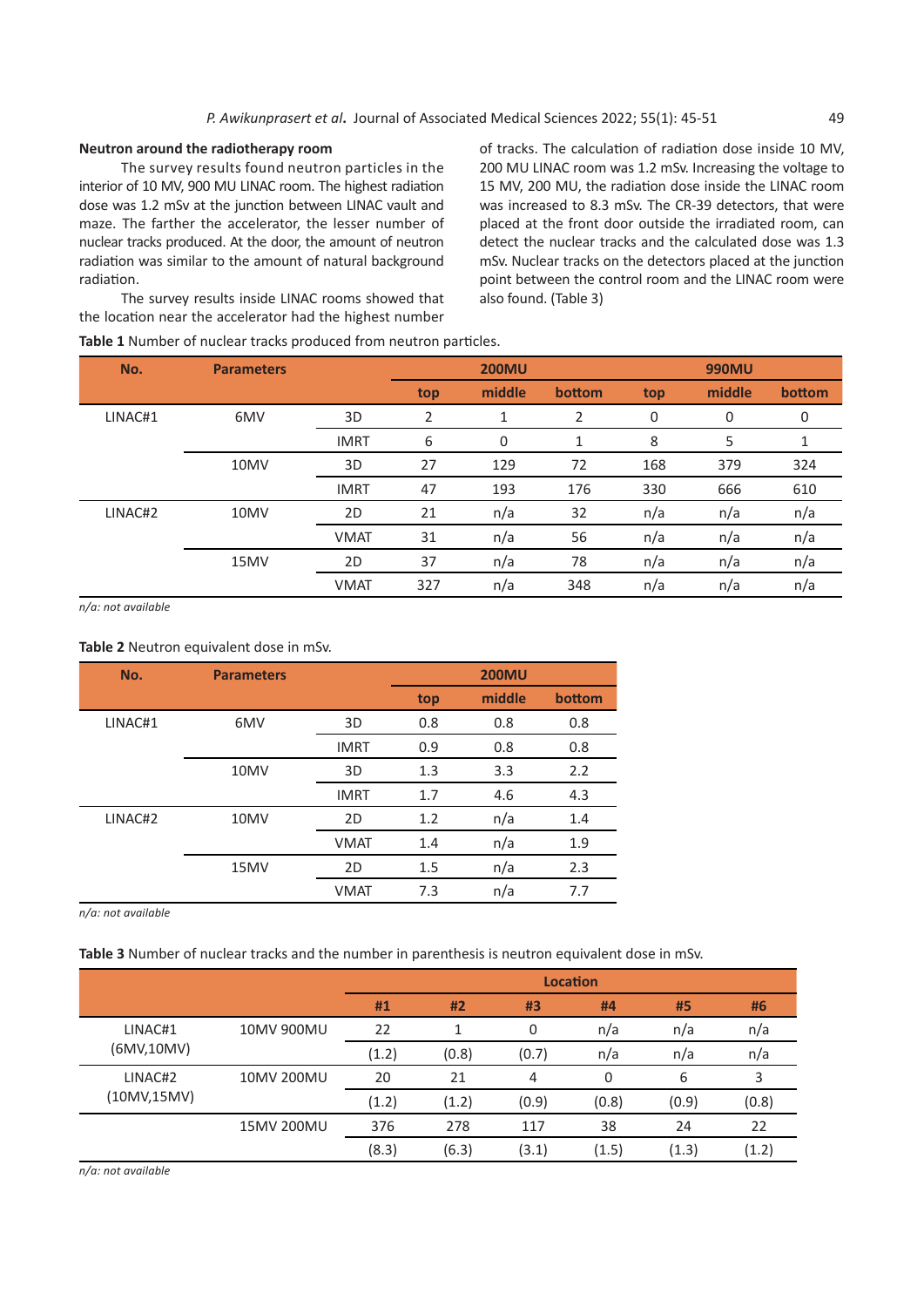#### **Discussion**

The high-energy medical LINAC has been widely used to generate X-rays and electrons for treating cancer patients. However, the machine also produces neutron particles. This unintentional byproduct increases unnecessary exposure to radiation of patients. Besides, the neutron particles can disperse beyond tumor cells, making it difficult to protect the harmful effect of neutron radiation.<sup>9</sup> This study aimed to determine neutrons generated from the LINAC by varying X-rays energy levels, radiotherapy techniques, and radiation doses. In terms of X-rays energy levels, the 6, 10, and 15 MV accelerations are commonly used to treat cancer patients. The results showed that none of the neutron particles occurred when using the X-rays energy lower than 6 MeV. The neutron particles were detected from the 10 and 15 MeV X-rays and the increase in X-rays energy led to the increase in the number of neutron particles. Our findings were in line with various theories and studies that neutron particles are generated from the interaction between high-energy photons and materials of the LINAC head, air, and patient's body. Since, the LINAC head contains high-atomic number metals such as lead, tungsten, copper, and iron, these metals have threshold energy for neutron emission at 7.37, 7.41, 10.85, and 11.19 MeV, respectively.<sup>7, 9</sup> This real-world evidence has proven the potential risk from detectable photoneutrons occurring from routine clinical practice. Thus, thorough measures for neutron radiation protection should be developed and strictly implemented in hospital radiology departments to prevent overexposure of patients and healthcare personnel.

Various advanced radiotherapeutic techniques were developed with the aims of improving target volume coverage and minimizing the effect on normal cells, such as intensity modulated radiation therapy (IMRT) and volumetric modulated arc therapy (VMAT) that can control a multileaf collimator (MLC) at the LINAC head. However, moving the collimator increases the chance of its high-atomic number metals to interact with the high-energy X-rays. Thus, IMRT and VMAT can produce a higher level of neutron particles compared to radiation techniques without the collimator movement such as 3-dimensional radiotherapy (3D-RT) and 2-dimensional radiotherapy (2D-RT).10 Additionally, the highest average neutron equivalent dose was detected in the middle of the phantom when using 3D-RT and IMRT techniques. It might be a result of the increasing number of neutron particles due to X-rays emission through the phantom and some particles interacted with CR-39 detector.

This study examined neutron contamination inside and outside the radiotherapy room. At above 10 MeV X-rays, the neutron particles were detected near the LINAC more than other areas, while the 15 MeV X-rays directly affected the increasing number of neutron particles. The results highlighted that room size, devices, medical supplies, shelves, furniture, and materials for walls and floors should be considered when designing a LINAC radiotherapy room.<sup>11</sup>

Besides, medical staff must avoid the dangers of the high-energy neutron decay inside the irradiation room. Staff should delay room entry times after previous treatment. A study proposed that the waiting time of 7 to 11 minutes should be appropriate for allowing the neutron decay based on the employed techniques.<sup>12</sup> Moreover, the waiting time depends on the energy level of X-rays, radiation techniques, components of the LINAC head, and materials of the collimator.<sup>12, 13</sup>

#### **Conclusion**

The neutron particles were detected from X-rays of above 10 MeV. The number of neutron particles in the radiotherapy room and their effect on people in such an area should be further examined. The decay of contaminated neutrons in the treatment room from various radiation techniques could be another matter of investigation. This evidence can raise radiation safety awareness and be used to develop related preventive procedures.

#### **Acknowledgements**

The authors gratefully acknowledge use of the facilities and services of Office of Atoms for Peace. This research was supported by a Navamindradhiraj University Research Fund.

#### **Conflict of interest**

There are no conflicts of interest to disclose.

#### **References**

- [1] Sung H, Ferlay J, Siegel RL, Laversanne M, Soerjomataram I, Jemal A, et al. Global cancer statistics 2020: GLOBOCAN estimates of incidence and mortality worldwide for 36 cancers in 185 countries. CA Cancer J Clin. 2021; 71(3): 209-49.
- [2] Facure A, Falcão RC, Silva AX, Crispim VR, Vitorelli JC. A study of neutron spectra from medical linear accelerators. Appl Radiat Isot. 2005; 62(1): 69-72.
- [3] Khaled NE, Attalla EM, Ammar H, Khalil W. Dosimetry and fast neutron energies characterization of photoneutrons produced in some medical linear accelerators. Radiat Eff Defect S. 2011; 166(12): 908-17.
- [4] Naseri A, Mesbahi A. A review on photoneutrons characteristics in radiation therapy with high-energy photon beams. Rep Pract Oncol Radiother. 2010; 15(5): 138-44.
- [5] Powell NL, Newing A, Bullen MA, Sims C, Leaton SF. A radiation safety survey on a Clinac-20 linear accelerator. Phys Med Biol. 1987; 32(6): 707-18.
- [6] Podgoršak EB. Radiation Physics for Medical Physicists 3<sup>rd</sup> Ed. Berlin: Springer; 2016.
- [7] Yücel H, Çobanbaş İ, Kolbaşı A, Yüksel AÖ, Kaya V. Measurement of photo-neutron dose from an 18-mv medical linac using a foil activation method in view of radiation protection of patients. Nucl Eng Technol. 2016; 48(2): 525-32.
- [8] Mameli A, Greco F, Fidanzio A, Fusco V, Cilla S, D'Onofrio G, et al. CR-39 detector based thermal neutron flux measurements, in the photo neutron project. Nucl Instrum Methods Phys Res B. 2008; 266(16): 3656-60.